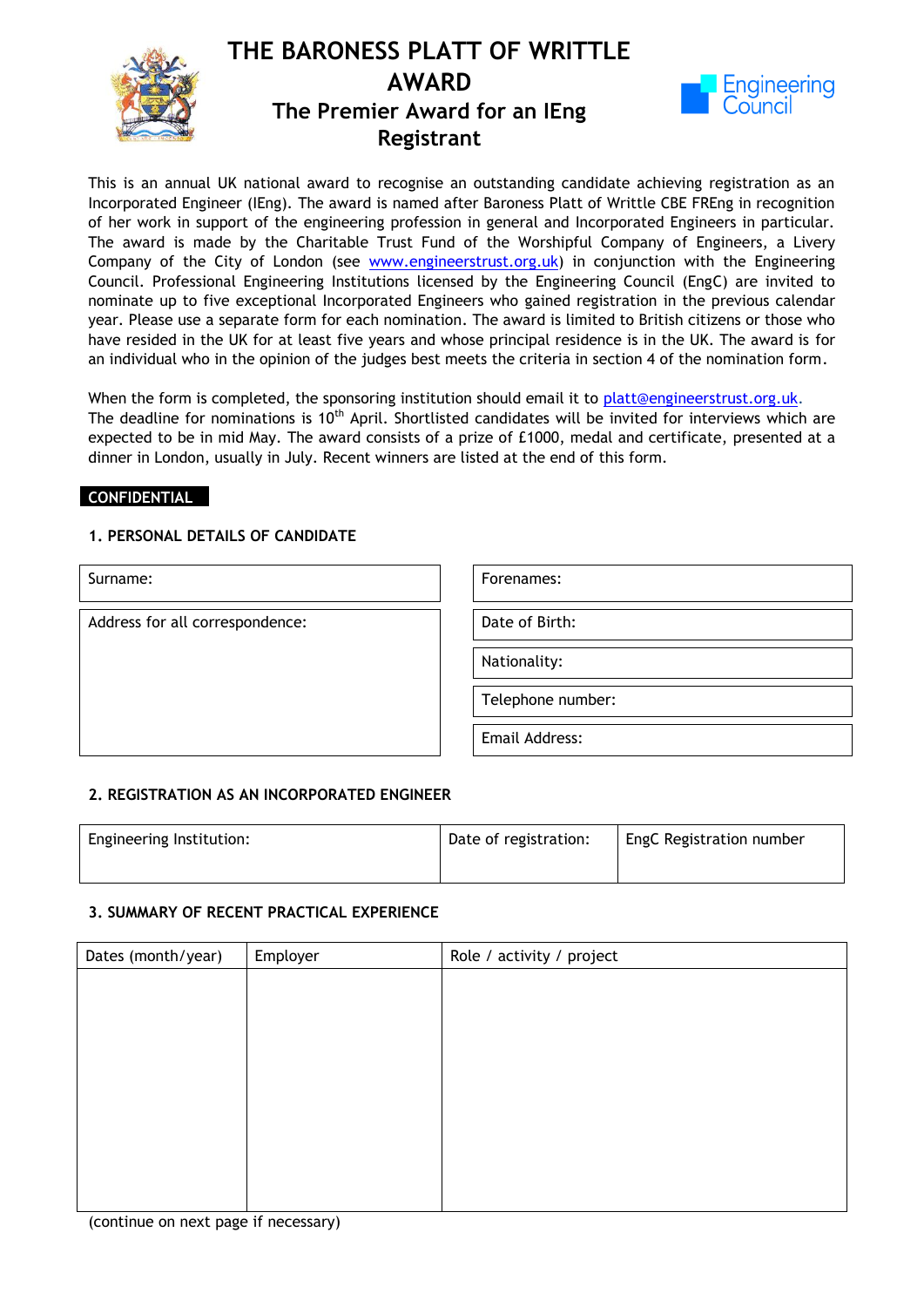## **SUMMARY OF RECENT PRACTICAL EXPERIENCE (continued)**

| $\frac{1}{2}$      |          |                           |
|--------------------|----------|---------------------------|
| Dates (month/year) | Employer | Role / activity / project |
|                    |          |                           |
|                    |          |                           |
|                    |          |                           |
|                    |          |                           |
|                    |          |                           |
|                    |          |                           |
|                    |          |                           |
|                    |          |                           |
|                    |          |                           |
|                    |          |                           |
|                    |          |                           |

# **4. WHY DO YOU BELIEVE THIS CANDIDATE COULD WIN?**

Please highlight (in no more than 1000 words) what makes this candidate stand out from the crowd. Please include the following information and give reasons for recommending them for the award:

- Ability to apply engineering knowledge
- Commercial skills awareness—an appreciation of the commercial need for an engineering project or product and accounting for/controlling its expenditure
- Leadership ability—has the candidate demonstrated leadership and the motivation of others?
- Project management skills
- Written and oral communication skills
- Examples of the candidate's commitment to the engineering profession
- Understanding of the importance of health, safety and the environment
- Conclusion—a summary of the above which should leave the judges in no doubt as to why this candidate could win!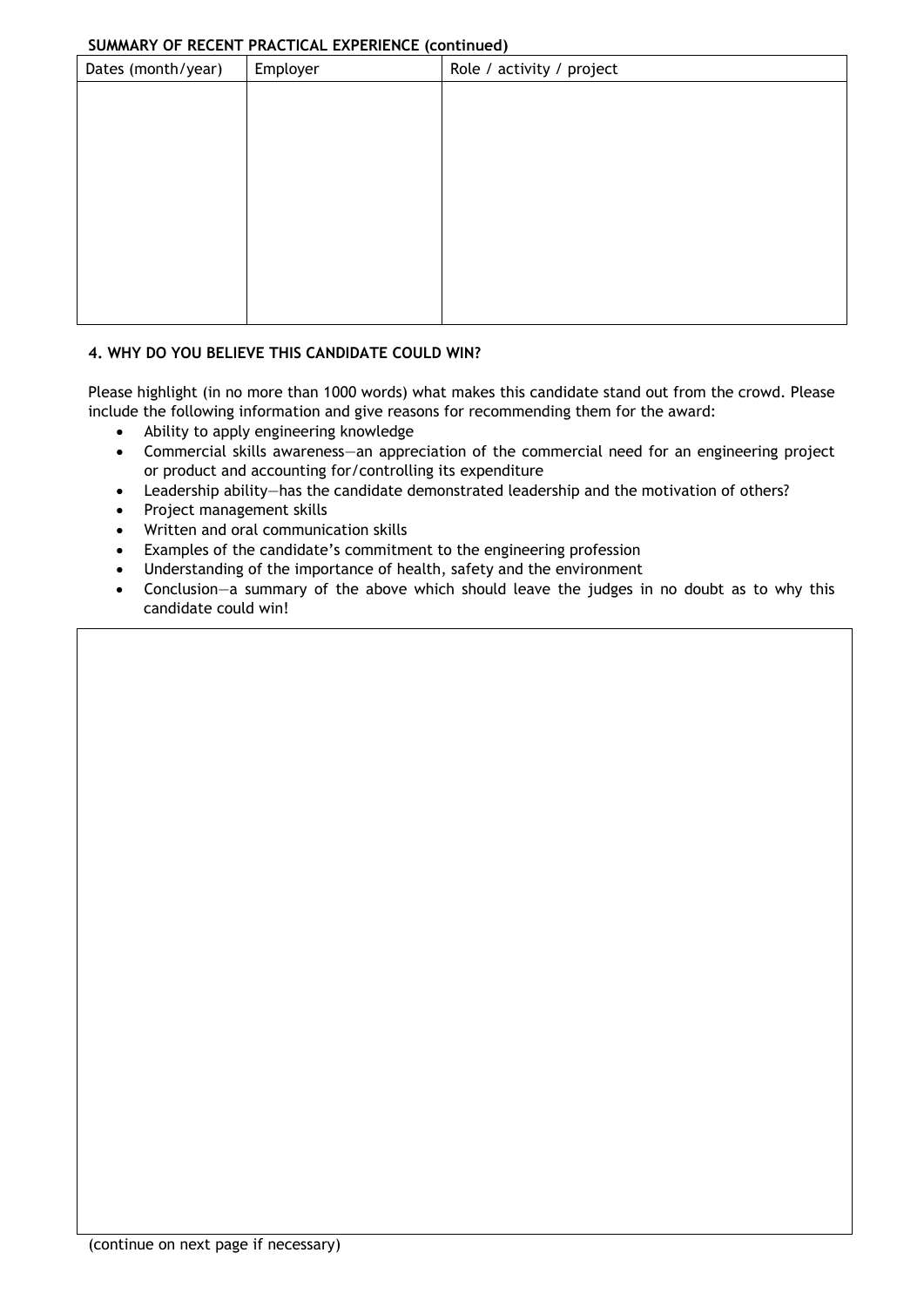# **RECOMMENDATION**

| Name of nominator:       |                |
|--------------------------|----------------|
| Position:                |                |
| Engineering Institution: |                |
| Address:                 |                |
| Telephone number:        | Email address: |
| Date:                    |                |

When completed, please email the form to **[platt@engineerstrust.org.uk](mailto:platt@engineerstrust.org.uk)**